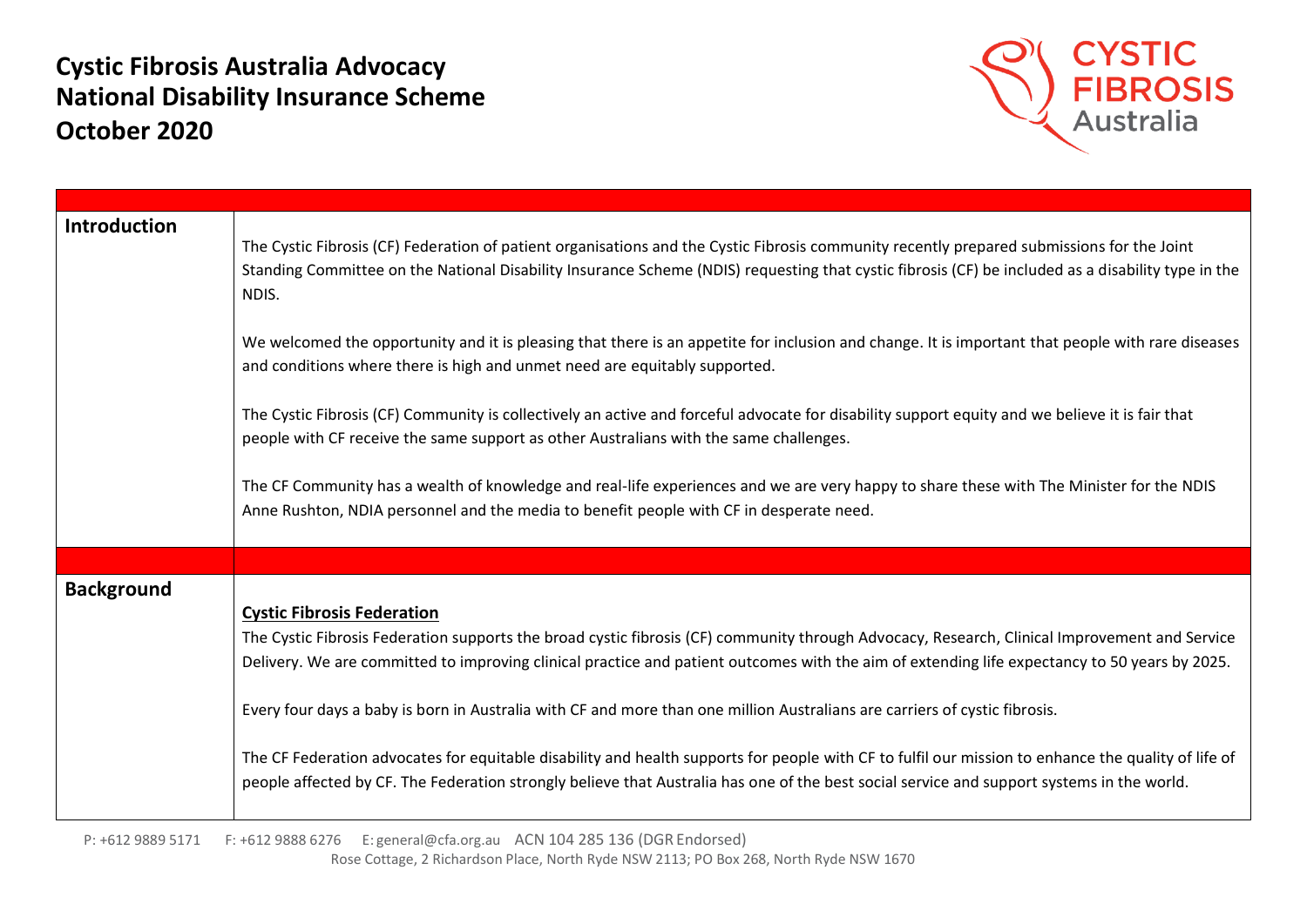|                                                                                             | People with CF should also have access to the NDIS as the disease is extremely debilitating and external care supports for the most basic tasks   |
|---------------------------------------------------------------------------------------------|---------------------------------------------------------------------------------------------------------------------------------------------------|
|                                                                                             | are urgently needed. For further information please visit our website at https://www.cysticfibrosis.org.au/                                       |
| CF Hub                                                                                      |                                                                                                                                                   |
|                                                                                             | The Australian CF Hub is an independent community group made up exclusively of Australian adults with cystic fibrosis (CF). We interact online    |
|                                                                                             | as face to face interactions are deemed high risk due to potential for cross-infection with dangerous respiratory infections. We provide informal |
| peer support, facilitate knowledge sharing, and are involved in CF advocacy.                |                                                                                                                                                   |
|                                                                                             |                                                                                                                                                   |
|                                                                                             | Our mission is to connect and empower adults living with CF so that all people with CF have the support, knowledge, and confidence to manage      |
| their disability well, pursue their goals, and participate fully in all aspects of life.    |                                                                                                                                                   |
|                                                                                             | While the Australian CF Hub is not affiliated with any organisation we do work collaboratively with our CF organisations and CF clinics for the   |
| benefit of all Australians living with CF.                                                  |                                                                                                                                                   |
|                                                                                             |                                                                                                                                                   |
|                                                                                             |                                                                                                                                                   |
| <b>NDIS Access</b>                                                                          |                                                                                                                                                   |
| <b>Issues</b>                                                                               | 1. Cystic fibrosis should be added to the list of disability types eligible for NDIS supports (List A)                                            |
| <b>Supporting Evidence</b>                                                                  |                                                                                                                                                   |
|                                                                                             |                                                                                                                                                   |
| health and disability related supports.                                                     | 1. In October 2019 health related supports were included in the NDIS and this was a great step forward and recognition of the gaps in             |
| 2.                                                                                          | People with CF live with permanent and every increasing functional impairment and they need NDIS funding to live a life with value and            |
| inclusion                                                                                   |                                                                                                                                                   |
| When looking at the NDIS Eligibility List many people with CF score highly. They need<br>3. |                                                                                                                                                   |
| a. Support from a person because of permanent and significant disability                    |                                                                                                                                                   |
| b. Specialist equipment because of permanent and significant disability                     |                                                                                                                                                   |
| c. Support now to reduce further need                                                       |                                                                                                                                                   |
| d. Support for a permanent disability (lifelong impact)                                     |                                                                                                                                                   |
| e. Support for a significant disability (substantial impact on daily activities)            |                                                                                                                                                   |
| f.                                                                                          | Early intervention to reduce the impact of CF and build skills and independence                                                                   |
|                                                                                             |                                                                                                                                                   |
|                                                                                             |                                                                                                                                                   |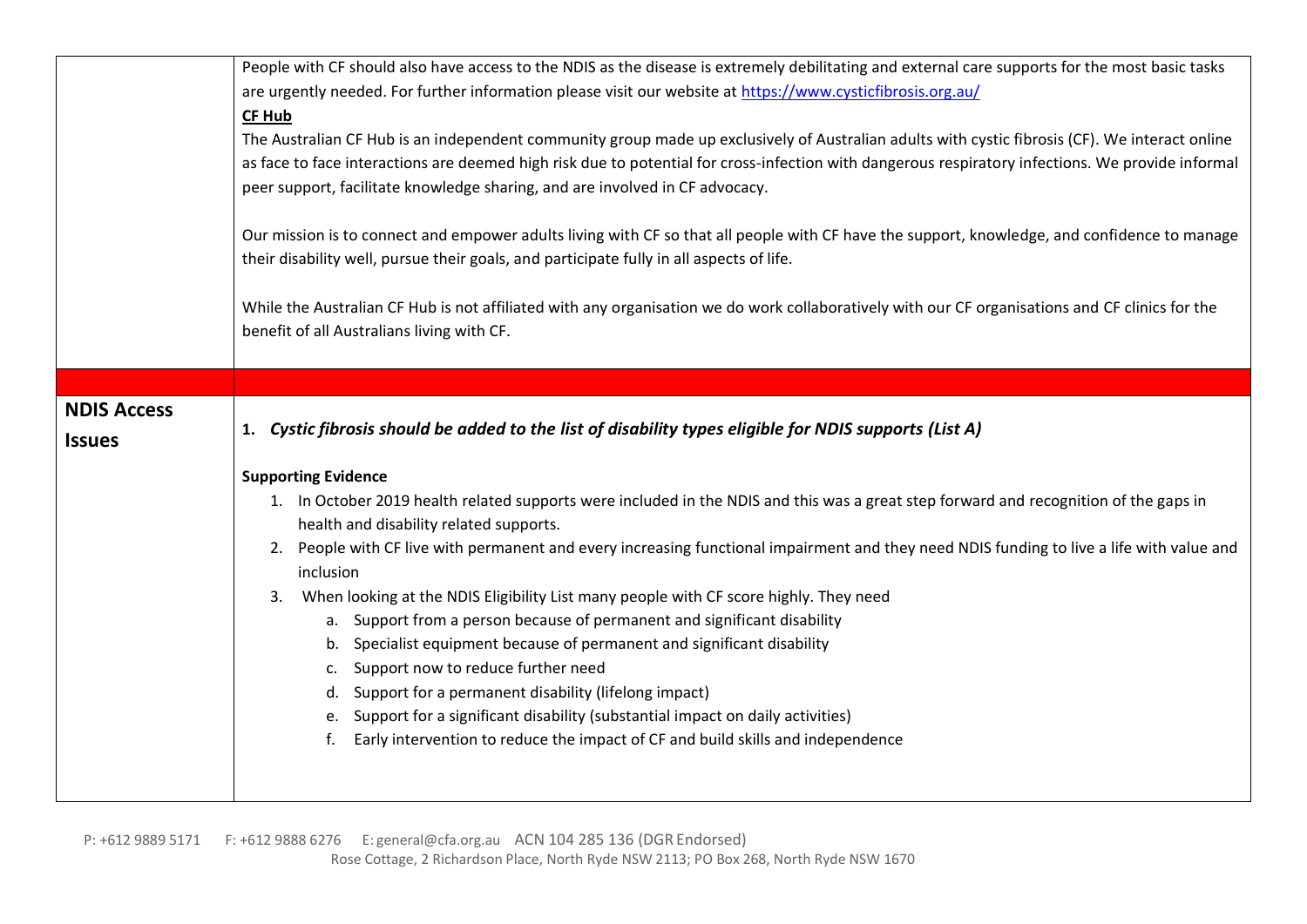| 2. There are gaps between health related supports and eligibility for NDIS funded supports especially for people with cystic<br>fibrosis.                                                                                                      |
|------------------------------------------------------------------------------------------------------------------------------------------------------------------------------------------------------------------------------------------------|
| <b>Supporting Evidence</b>                                                                                                                                                                                                                     |
| 1. In short people with CF need NDIS funding to                                                                                                                                                                                                |
| a. Help them in their daily life                                                                                                                                                                                                               |
| b. Participate in community                                                                                                                                                                                                                    |
| c. Assist them to reach their goals                                                                                                                                                                                                            |
| d. Support rural, regional and remote consumers who don't live near their CF Care Centre with physio and mental health                                                                                                                         |
| e. Stay as well as possible and remain in control of their lives.                                                                                                                                                                              |
| 2. The health system does NOT                                                                                                                                                                                                                  |
| a. provide early intervention supports to allow People with CF to proactively manage their disability the rest of the time as well as                                                                                                          |
| allow them to maintain more normal and productive lives                                                                                                                                                                                        |
| b. assist with the significant out-of-pocket costs borne by people with CF to adhere to their treatment regime                                                                                                                                 |
| help people with CF mitigate the debilitating consequences of CF.<br>c.                                                                                                                                                                        |
| 3. Not all NDIS assessors are not knowledgeable about cystic fibrosis and therefore the assessments process is inequitable. A Trained<br>Assessor Unit with a solid understanding of rare diseases like cystic fibrosis should be established. |
| <b>Supporting Evidence</b>                                                                                                                                                                                                                     |
| 1. The level of ability (or disability) that CF creates varies greatly from person to person                                                                                                                                                   |
| 2. CF is an invisible disease that manifests in a variety of ways                                                                                                                                                                              |
| a. chronic and extreme fatigue from fighting infection and insufficient sleep due to breathing difficulties/coughing at night                                                                                                                  |
| b. a burdensome disease that requires people to spend hours on time-consuming but essential treatments such as airway                                                                                                                          |
| clearance, inhaled medications via nebulisers and between 30 and 80 pills a day plus numerous medications; exercise therapy;                                                                                                                   |
| and regular nutrition breaks.                                                                                                                                                                                                                  |
| c. Currently people with CF only qualify for NDIS access when they develop severe lung disease i.e. on the transplant list                                                                                                                     |
| 3. In more than 50 documented cases NDIA assessors have demonstrated a concerning lack of understanding of CF, the disease and the                                                                                                             |
| impact it has on the patients and their families.                                                                                                                                                                                              |
|                                                                                                                                                                                                                                                |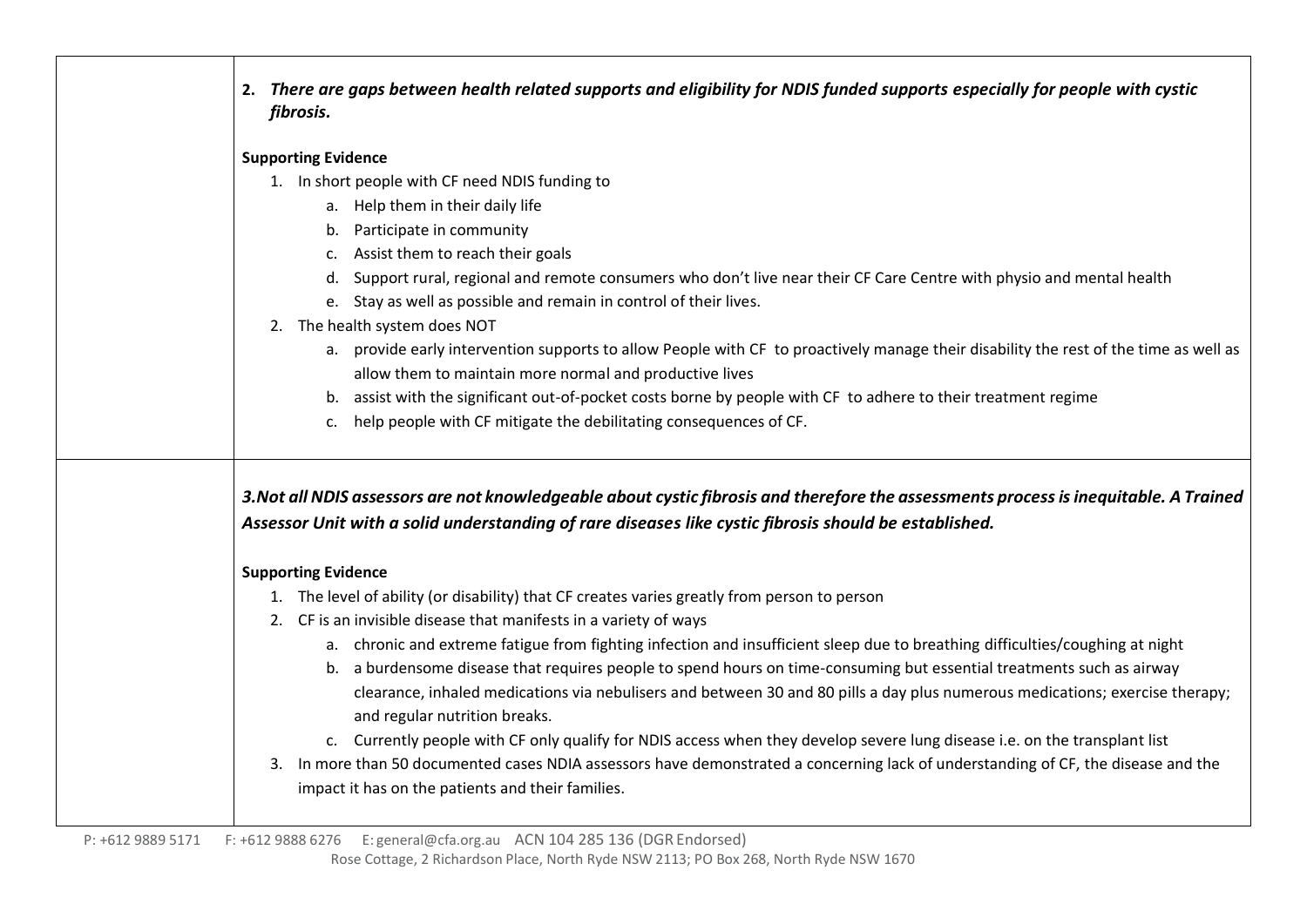|  | 4. Assessors view CF as a treatable disease, which implies a cure. There is no cure for cystic fibrosis. |  |
|--|----------------------------------------------------------------------------------------------------------|--|
|--|----------------------------------------------------------------------------------------------------------|--|

- 5. The available treatments and therapies only serve to slow the speed of this degenerative disease. People with CF who receive a lung transplant must closely follow an extremely complicated medication regime and also be closely monitored at tertiary hospitals for the rest of their lives.
- 6. CF still affects the whole body and patients need to manage all the other comorbidities like diabetes, CF liver disease, colon cancer and pancreatic insufficiency.
- 7. CF is a permanent, incurable, degenerative and complex multi-organ condition that affects a person's ability to function in multiple ways
	- a. Communication laughing, talking and hearing loss
	- b. Mobility and accessing public transport and exercise
	- c. Getting along with people and community connection
	- d. Life activities including household chores, meal preparation and work
	- e. Fight infection and maintain healthy weight
	- f. Peg feeds and home IV antibiotics
	- g. Living independently and participation in society and
	- h. Sleep apnea and inability to sleep, selfcare and personal hygiene tasks.
- 8. Health professionals involved in CF care and treatment include
	- a. CF respiratory specialist
	- b. CF referred endocrinologist
	- c. CF referred Ear Nose and Throat specialist
	- d. CF referred gastroenterologist specialist
	- e. CF referred sleep medicine specialist
	- f. CF physiotherapist
	- g. CF referred psychologist
	- h. CF recommended exercise physiologist/personal trainer/therapeutic assistant
	- i. CF referred audiologist
	- CF referred fertility specialist
	- k. CF social worker
	- l. CF dietician
	- m. CF referred occupational therapist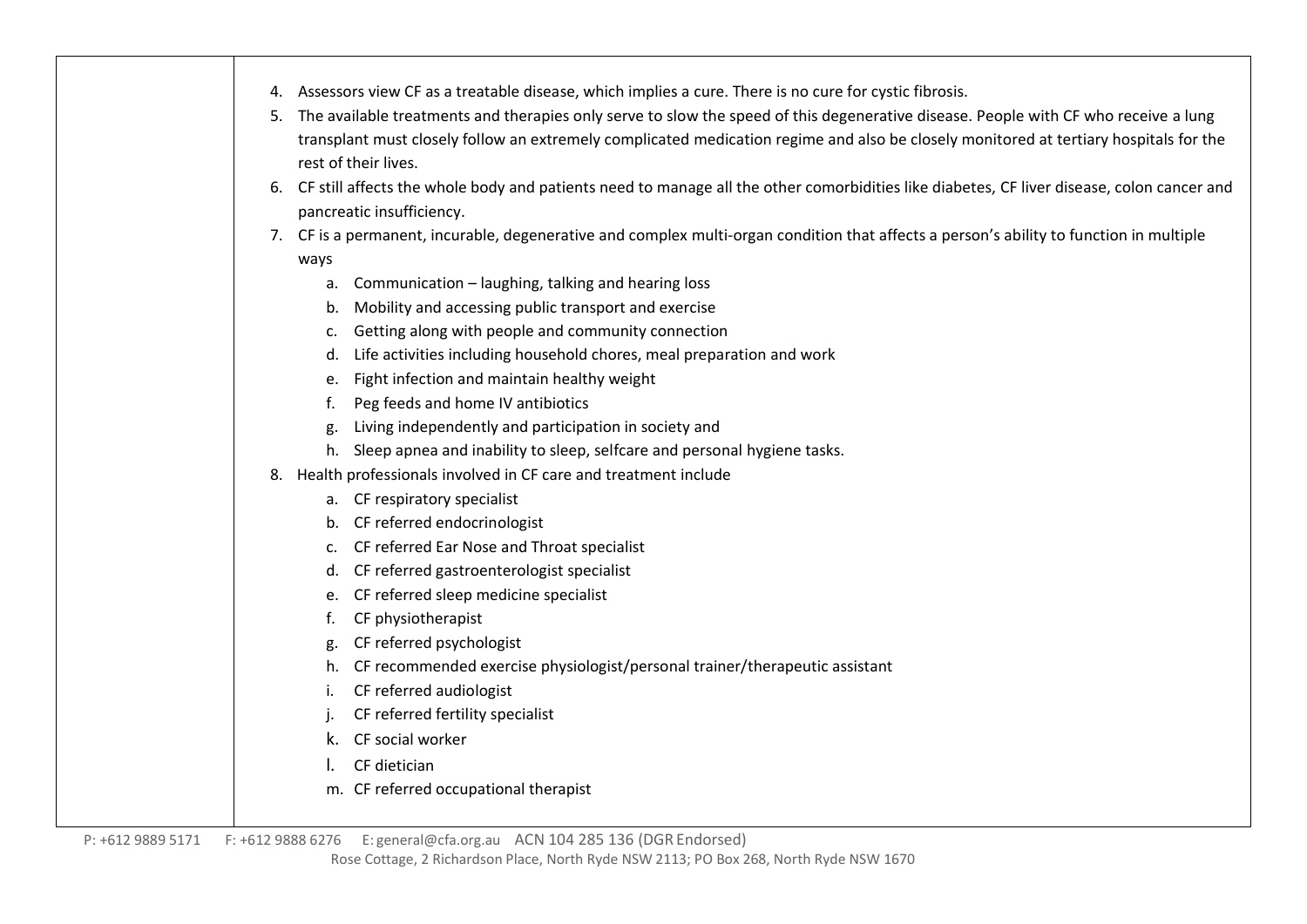| The Cystic Fibrosis Community is asking for three amendments to the current NDIS<br>1. Add cystic fibrosis to the NDIS List A<br>2. Close the gap between health-related supports and eligibility for NDIS funded supports<br>3. Establish a Trained Assessor Unit to ensure equitable assessments for people with rare disease like cystic fibrosis.                                                                                                  |
|--------------------------------------------------------------------------------------------------------------------------------------------------------------------------------------------------------------------------------------------------------------------------------------------------------------------------------------------------------------------------------------------------------------------------------------------------------|
|                                                                                                                                                                                                                                                                                                                                                                                                                                                        |
| This is a collaborate advocacy project between<br>the CF community<br>$\bullet$<br>CF Hub<br>Cystic Fibrosis State and Territory organisations and<br>Cystic Fibrosis Australia<br>$\bullet$<br>The advocacy resources developed by Cystic Fibrosis Australia used the submissions to the Joint Standing Committee on the National Disability<br>Insurance Scheme (NDIS) by Cystic Fibrosis South Australia and the CF Hub.                            |
|                                                                                                                                                                                                                                                                                                                                                                                                                                                        |
| What could people with CF do with NDIS funding<br>NDIS could benefit people with CF is a multitude of ways<br>Respiratory physiotherapy (Community based)<br>$\bullet$<br>Exercise therapy/Personal trainers (Community based)<br>$\bullet$<br>Respiratory supports (e.g. nebuliser and consumables)<br>$\bullet$<br>Diabetic management supports<br>$\bullet$<br><b>Nutrition supports</b><br>Support with domestic tasks/cleaning/garden maintenance |
|                                                                                                                                                                                                                                                                                                                                                                                                                                                        |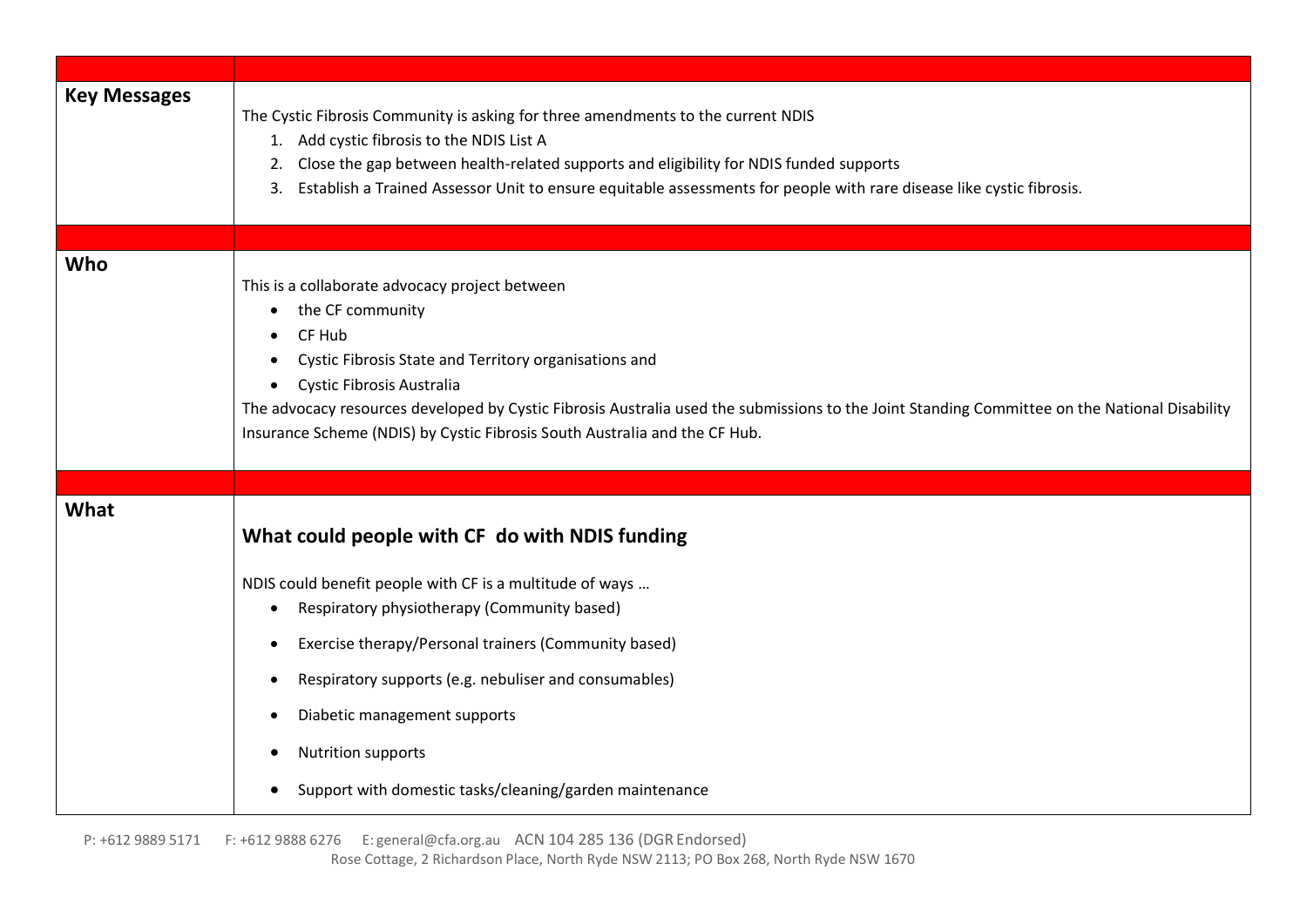|      | Transport budget<br>$\bullet$                                                                                           |
|------|-------------------------------------------------------------------------------------------------------------------------|
|      | Continence supports                                                                                                     |
|      |                                                                                                                         |
|      | Hearing aids<br>$\bullet$                                                                                               |
|      |                                                                                                                         |
| When |                                                                                                                         |
|      | <b>Key Dates and Activities</b>                                                                                         |
|      |                                                                                                                         |
|      | <b>October</b>                                                                                                          |
|      | 1. Attempt to book meetings with relevant MPs and Senators from both sides of the House                                 |
|      | 2. Attempt to book meetings with NDIS policy advisors                                                                   |
|      | Contact Media - Launch<br>3.                                                                                            |
|      | Attend meetings with relevant MPs and Senators from both sides of the House<br>4.                                       |
|      | Activate social media<br>5.                                                                                             |
|      | CFA Communique - Launch                                                                                                 |
|      | 7. Begin consumer advocacy at the local level. Community members are encouraged to<br>a. Contact local MPs and Senators |
|      | b. Contact local media                                                                                                  |
|      | c. Write their personal case study for sharing with politicians, media and on social media (deidentified)               |
|      |                                                                                                                         |
|      | <b>November</b>                                                                                                         |
|      | 1. Attend meetings (Zoom and F2F) with relevant MPs and Senators from both sides of the House                           |
|      | 2. Attend meetings (Zoom) with NDIS policy advisors                                                                     |
|      | 8. Contact Media - Status and Talking Heads                                                                             |
|      | 9. Continue social media                                                                                                |
|      | 10. CFA Communique - Activate Community                                                                                 |
|      | 11. Continue consumer advocacy at the local level. Community members are encouraged to                                  |
|      | a. Contact local MPs and Senators                                                                                       |
|      | b. Contact local media                                                                                                  |
|      | c. Write their personal case study for sharing with politicians, media and on social media (deidentified)               |

P: +612 9889 5171 F: +612 9888 6276 E: [general@cfa.org.au](mailto:general@cfa.org.au) ACN 104 285 136 (DGR Endorsed)

Rose Cottage, 2 Richardson Place, North Ryde NSW 2113; PO Box 268, North Ryde NSW 1670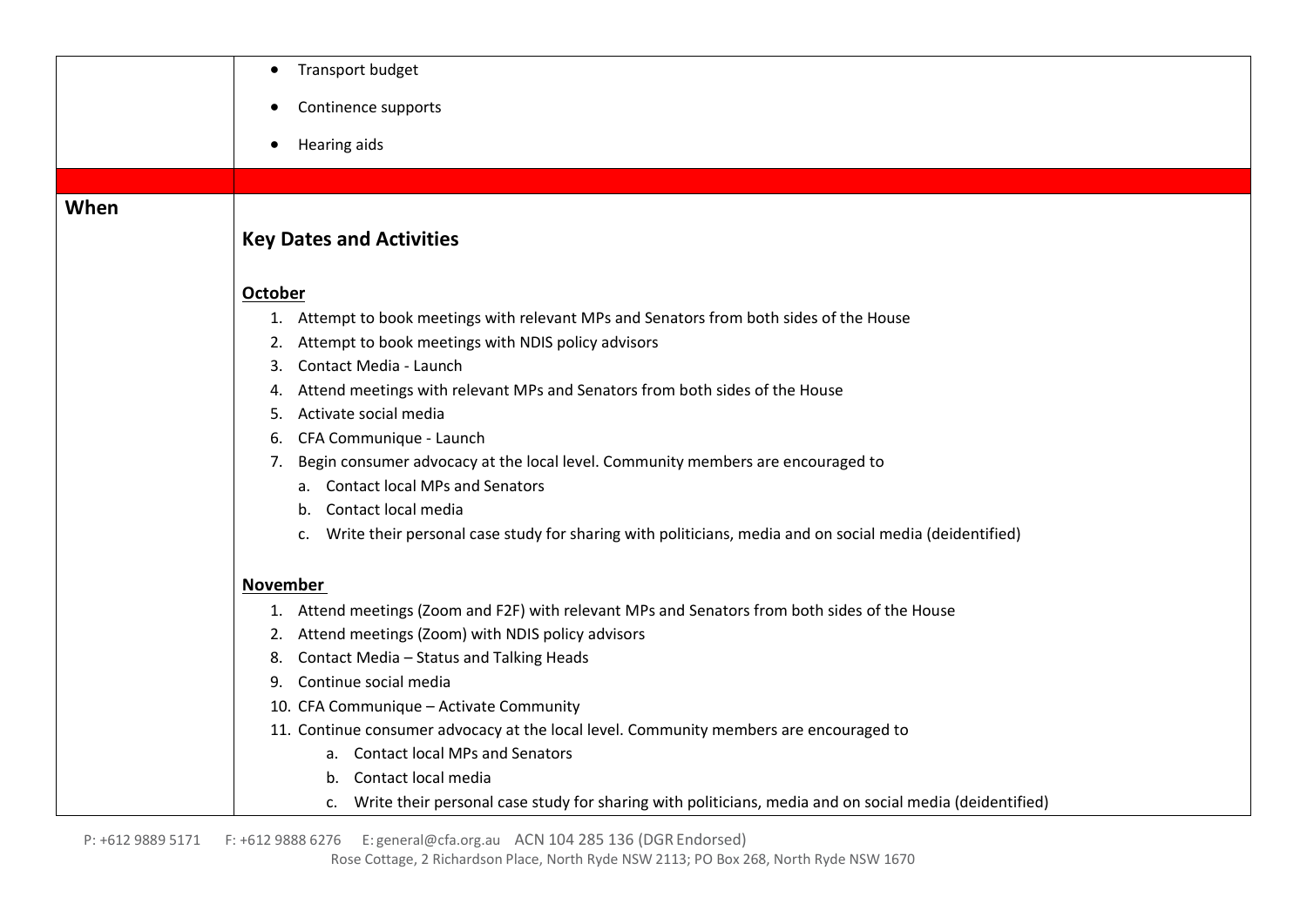|            | <b>December</b><br>1. Continue meetings (Zoom and F2F) with relevant MPs and Senators from both sides of the House if necessary<br>Continue to attend meetings (Zoom) with NDIS policy advisors if necessary<br>Contact Media - Update and Case Studies<br>3.<br>Continue social media<br>4.<br>CFA Communique - Update<br>5.<br>Consumer Petition for delivery to Minister, Shadow Minister and head of NDIA as a Christmas Gift.<br>6.<br>January, February and March 2021 - Activities will depend on NDIS inclusion status and will be drafted in December 2020 |
|------------|---------------------------------------------------------------------------------------------------------------------------------------------------------------------------------------------------------------------------------------------------------------------------------------------------------------------------------------------------------------------------------------------------------------------------------------------------------------------------------------------------------------------------------------------------------------------|
|            |                                                                                                                                                                                                                                                                                                                                                                                                                                                                                                                                                                     |
| <b>How</b> | Cystic Fibrosis Australia<br>will develop a public portal on their website<br>$\bullet$<br>hold a Consumer Connect session for CF CAN advocacy training<br>Contact Federal Politicians involved in NDIS policy<br>Contact NDIA personal to present 'eligibility issues'.<br>$\bullet$<br>Consumers and CF state and territory organisations will be able to access these resources to create local campaigns involving politicians and<br>media.                                                                                                                    |
|            |                                                                                                                                                                                                                                                                                                                                                                                                                                                                                                                                                                     |
| Why        |                                                                                                                                                                                                                                                                                                                                                                                                                                                                                                                                                                     |
|            | Why should people with CF receive NDIS funding                                                                                                                                                                                                                                                                                                                                                                                                                                                                                                                      |
|            | The health system supports the medical needs of people with CF however it does not                                                                                                                                                                                                                                                                                                                                                                                                                                                                                  |
|            | provide early intervention supports to allow people with CF to proactively manage their disability the rest of the time as well as allow<br>$\bullet$<br>us to maintain more normal and productive lives                                                                                                                                                                                                                                                                                                                                                            |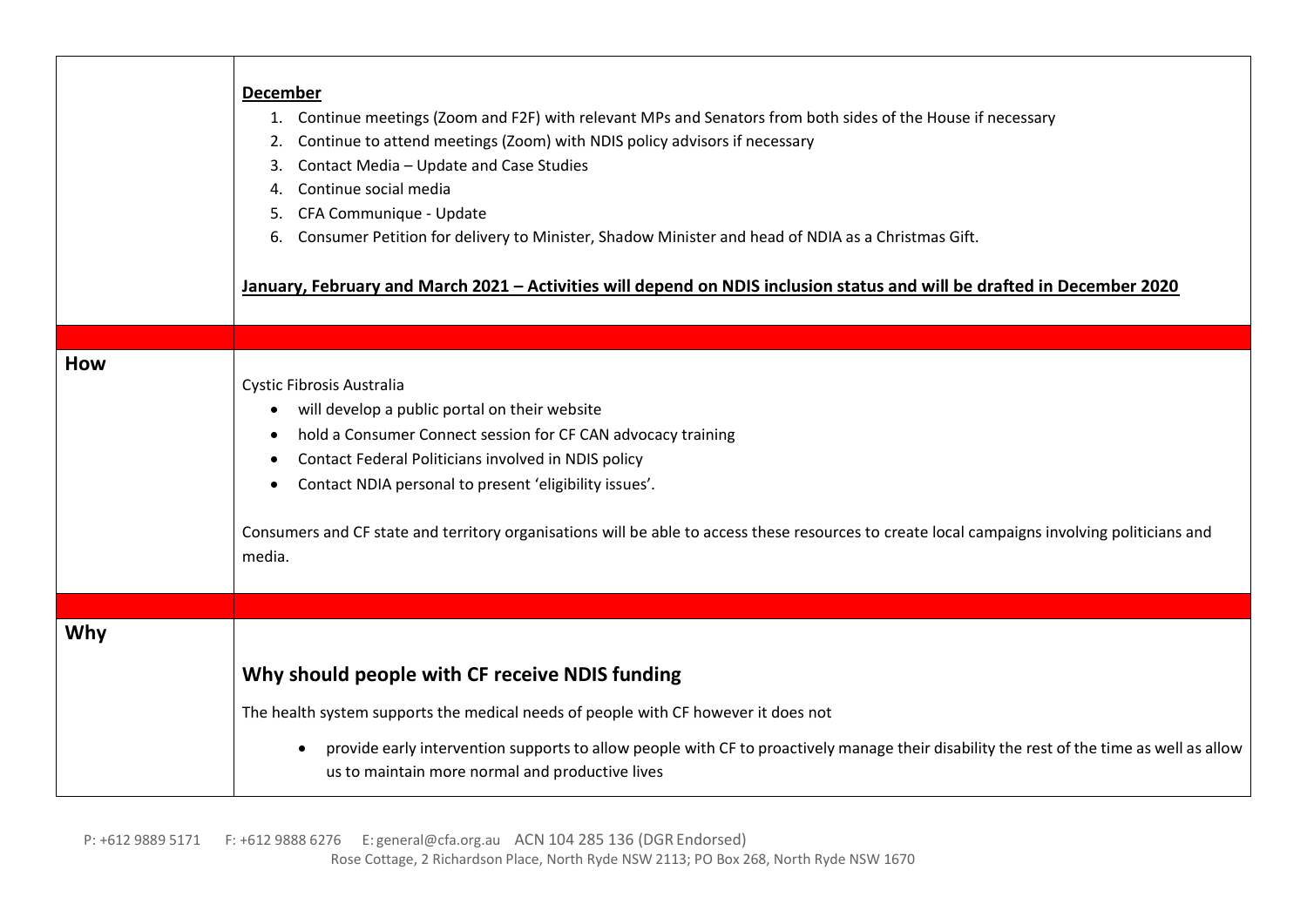|                                     | assist with the significant out-of-pocket costs borne by people with CF to adhere to our treatment regime<br>$\bullet$                                                                                                                                                                               |
|-------------------------------------|------------------------------------------------------------------------------------------------------------------------------------------------------------------------------------------------------------------------------------------------------------------------------------------------------|
|                                     | help people with CF to mitigate the debilitating consequences of CF.<br>$\bullet$                                                                                                                                                                                                                    |
|                                     | Managing cystic fibrosis is extremely challenging and time consuming. CF is often an invisible disease but it impacts every aspect of ones life and<br>the lives of family members.                                                                                                                  |
|                                     | Mental health and social isolation are considerable barriers that many people with CF face. This also leads to depression and anxiety in the<br>family unit.                                                                                                                                         |
|                                     | People with CF experience continually diminished functional capacity and this increases the treatment burden.                                                                                                                                                                                        |
|                                     | With access to appropriate NDIS supports and services people with CF could better manage their disease and the treatment regime, resulting in<br>better quality of life and reduced disability in the years to come.                                                                                 |
|                                     | NDIS supports will give people living with CF more independence to participate in and contribute to society. This means spending less time in<br>hospital, being able to work more, being able to spend more quality time with their families and friends and participate more in their communities. |
|                                     | Significant stigma and discrimination still exists in society around the use of the term 'disability', with ingrained assumptions around what a<br>disability is and looks like. Chronic illness related disabilities are invisible and still not commonly viewed as disabilities by the public.     |
|                                     | Many people with CF try so hard to live a regular life and not be limited by CF that it's hard for them to acknowledge they have a disability.                                                                                                                                                       |
|                                     |                                                                                                                                                                                                                                                                                                      |
| <b>Secondary</b><br><b>Messages</b> | Let's not forget a key tenet of our national anthem  With courage let us all combine to Advance Australia Fair<br>And when it comes to rare disease  you can't equate "rare" or "small numbers" with "insignificant"                                                                                 |
|                                     | Many of the CF community (parents, siblings, extended family, medical specialists and allied health workers) are taxpayers and they                                                                                                                                                                  |
|                                     | have the right to expect the people with CF that they are connected to benefit from Government funded programs.                                                                                                                                                                                      |
|                                     |                                                                                                                                                                                                                                                                                                      |

 P: +612 9889 5171 F: +612 9888 6276 E: [general@cfa.org.au](mailto:general@cfa.org.au) ACN 104 285 136 (DGR Endorsed) Rose Cottage, 2 Richardson Place, North Ryde NSW 2113; PO Box 268, North Ryde NSW 1670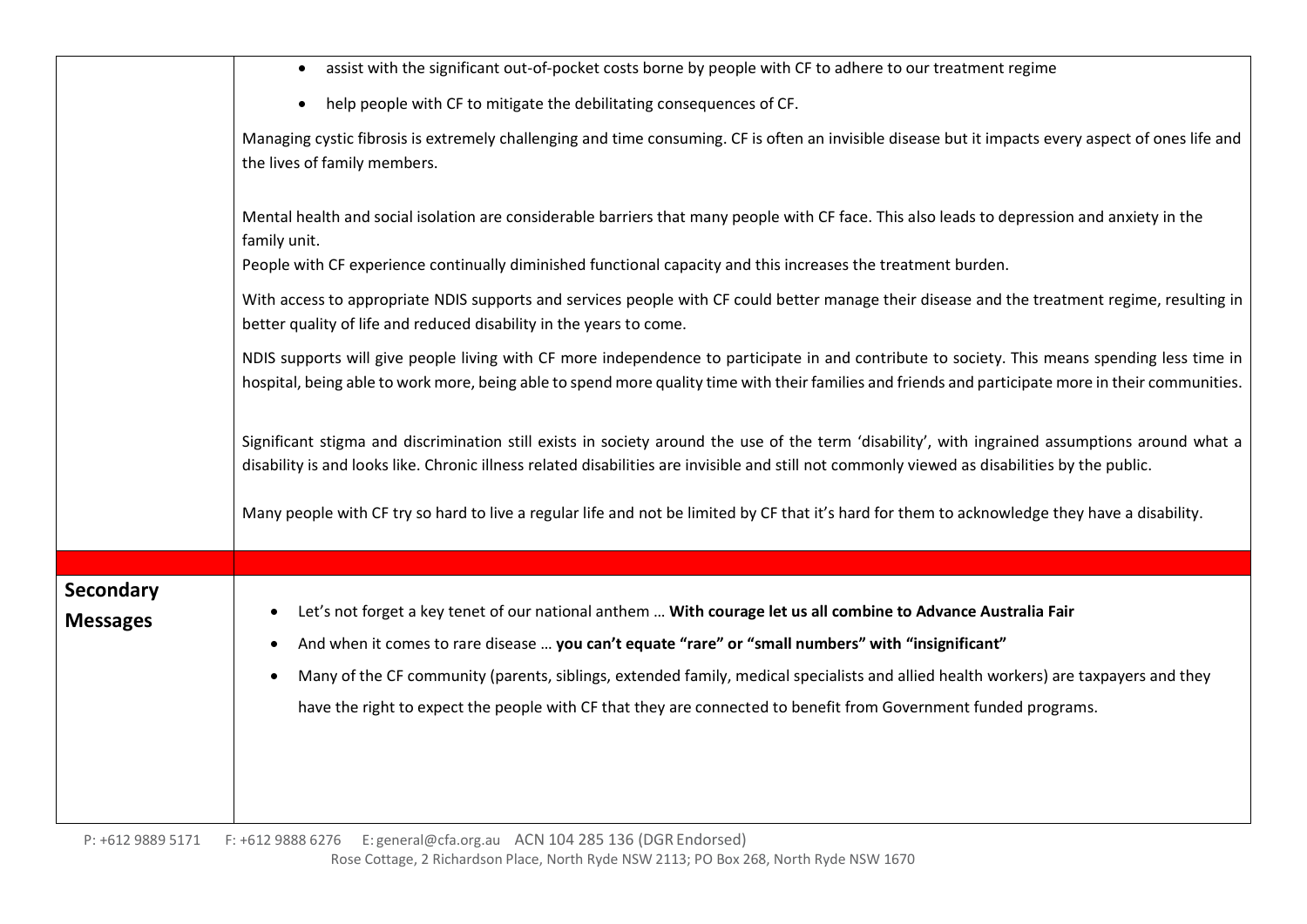| <b>Outcomes</b>           | Equitable patient centric NDIS eligibility<br>1.<br>Families and unpaid carers can re-enter the workforce<br>2.<br>Australian's living with a rare diseases (like CF) are not ignored or excluded from Government funded supports<br>3.<br>People with CF can live with dignity and purpose<br>4.<br>5. Suffering is reduced and lives are saved. |
|---------------------------|---------------------------------------------------------------------------------------------------------------------------------------------------------------------------------------------------------------------------------------------------------------------------------------------------------------------------------------------------|
| Recommendation            | The Cystic Fibrosis Community recommends that<br>1. Cystic fibrosis be added to the NDIS List A<br>2. The gap between health-related supports and eligibility for NDIS funded supports be closed<br>3. An assessor with knowledge about cystic fibrosis reviews CF NDIS applications.                                                             |
|                           |                                                                                                                                                                                                                                                                                                                                                   |
| <b>MPs &amp; Senators</b> | To be drafted when Case Studies are in and campaign is about to begin.                                                                                                                                                                                                                                                                            |
|                           |                                                                                                                                                                                                                                                                                                                                                   |
| <b>Media Releases</b>     | To be drafted when Case Studies are in and campaign is about to begin.                                                                                                                                                                                                                                                                            |
| for Local Media           |                                                                                                                                                                                                                                                                                                                                                   |
| and use by the CF         |                                                                                                                                                                                                                                                                                                                                                   |
| <b>Community</b>          |                                                                                                                                                                                                                                                                                                                                                   |
|                           |                                                                                                                                                                                                                                                                                                                                                   |
|                           |                                                                                                                                                                                                                                                                                                                                                   |
| <b>Social Media</b>       | To be drafted when Case Studies are in and campaign is about to begin.                                                                                                                                                                                                                                                                            |
|                           |                                                                                                                                                                                                                                                                                                                                                   |
| <b>NDIA / NDIS</b>        | To be drafted when Case Studies are in and campaign is about to begin.                                                                                                                                                                                                                                                                            |
|                           |                                                                                                                                                                                                                                                                                                                                                   |
| management                |                                                                                                                                                                                                                                                                                                                                                   |
|                           |                                                                                                                                                                                                                                                                                                                                                   |

P: +612 9889 5171 F: +612 9888 6276 E: [general@cfa.org.au](mailto:general@cfa.org.au) ACN 104 285 136 (DGR Endorsed)

Rose Cottage, 2 Richardson Place, North Ryde NSW 2113; PO Box 268, North Ryde NSW 1670